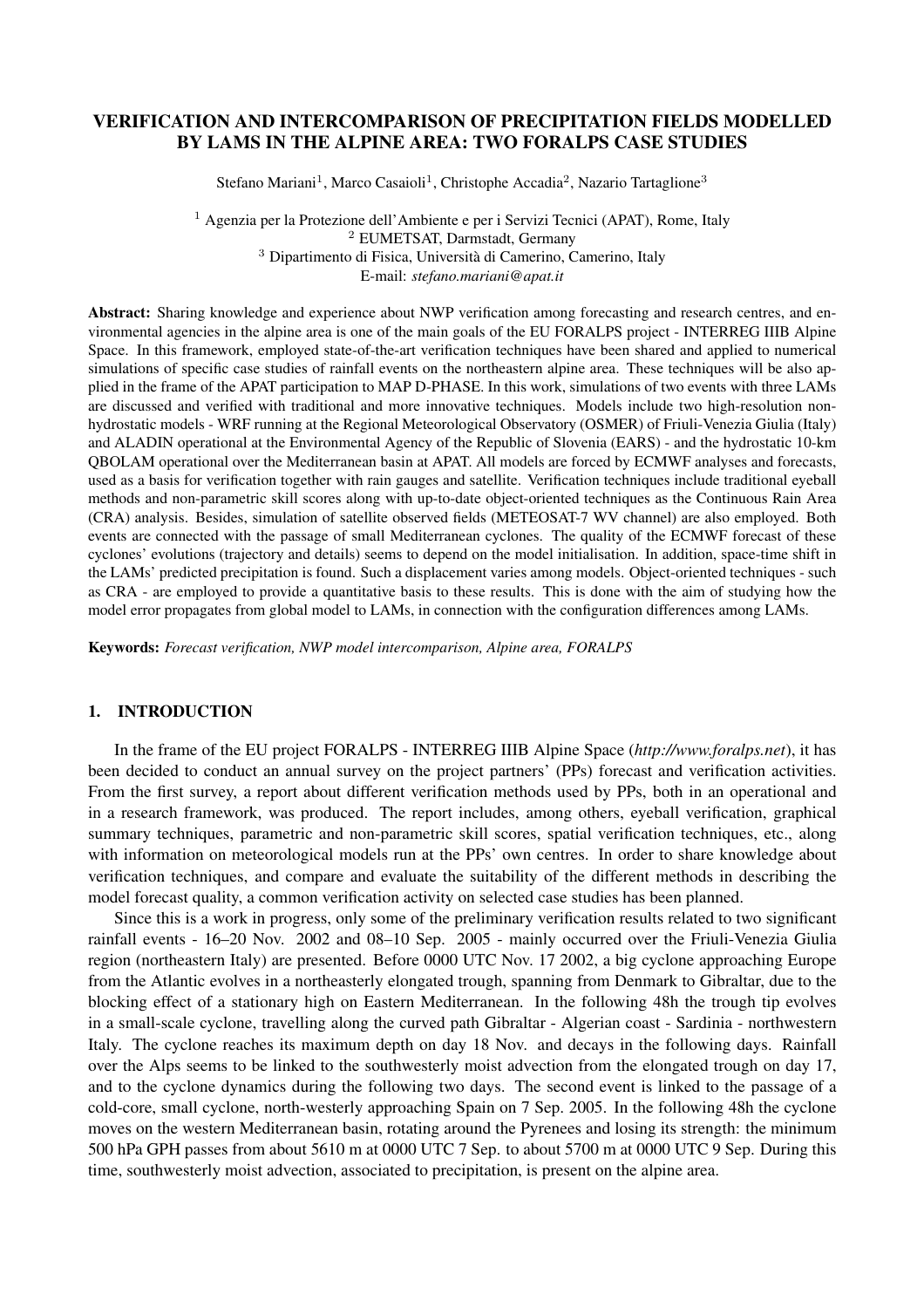Forecast and observed data are described in sect. 2. Few examples from subjective verification techniques are presented in sect. 3. Section 4 discusses the preliminary results of the QPF verification. Final remarks and future work are addressed in sect. 5.

### 2. NWP MODELS AND OBSERVATIONS

Forecasts were modelled by: the 9.5 km ALADIN model (*http://www.cnrm.meteo.fr/aladin/*) operational at the Environmental Agency of the Republic of Slovenia (EARS); the 0.1° QBOLAM model (Speranza et al., 2004; Mariani et al., 2005) operational at APAT, which is a parallel version of the BOLAM model developed at the CNR-ISAC (Buzzi et al., 1994); the 10 km WRF model running in a research configuration at the Regional Meteorological Observatory (OSMER) of Friuli-Venezia Giulia; and the 0.5° ECMWF model (*http://www.ecmwf.int*). Models have a different domain size, covering from the alpine area (ALADIN and WRF) to the Mediterranean Basin (QBOLAM). They also differ for the parameterization schemes employed, and about the ECMWF initial and boundary conditions: 1200 UTC for QBOLAM and WRF; 0000 UTC for ALADIN. For the precipitation comparison, forecast data have been post-processed on two common verification grids<sup>1</sup> by means of a simple nearest-neighbor average method, also know as remapping (Accadia et al., 2003) and accumulated at 24h, staring from 0000 UTC. Forecast fields have been subjectively analyzed on the native grid at different time intervals.

Two different rain gauge data set have been considered for the two events. For the November 2002 event (left panel in Fig. 1), precipitation data have been obtained by the working rain gauges belonging to the networks of APAT<sup>2</sup> (407 gauges over the northern Italy), ARPA Emilia-Romagna<sup>3</sup> (147 gauges over Emilia-Romagna region), ARPA Liguria (24 gauges over Liguria region), OSMER (25 gauges over Friuli-Venezia Giulia region), EARS (18 gauges over Slovenia), and ZAMG (145 gauges over Austria). For the September 2005 event (right panel in Fig. 1), precipitations have been collected from the working rain gauges of APAT (147 gauges only over the northeastern Italy), ARPA Emilia-Romagna (240 gauges), ARPA Liguria (119 gauges), ARPA Lombardia (67 gauges over Lombardia region), OSMER (25 gauges), EARS (21 gauges), and ZAMG (162 gauges).



Figure 1: Geographical distribution of working rain gauges. Left: for the November 2002 event. Right: for the September 2005 event.

In order to produce an adequate (i.e., less sensitive to grid box size) observed rainfall gridded analysis over the two common verification grids, a two-pass Barnes objective analysis scheme has been used (Barnes, 1964; Koch et al., 1983). This technique assigns to each gauge observation a Gaussian weight as a function of the distance between the gauge and the grid box centre. Gridded fields have been accumulated on a daily basis.

Moreover, ECMWF analyses, the METEOSAT-7 water vapor channel imagery and the lightning observations have been considered for a subjective sub-synoptic verification.

<sup>&</sup>lt;sup>1</sup>One with grid box size of 0.1° and the other with 0.5° (Lat: 42.5–49.4 °N; Lon: 2.5–19.4 °E)

 $2$ Former Italian National Hydrographic and Marigraphic Service (SIMN) network.

<sup>&</sup>lt;sup>3</sup>Available online via the web-based DEXTER system.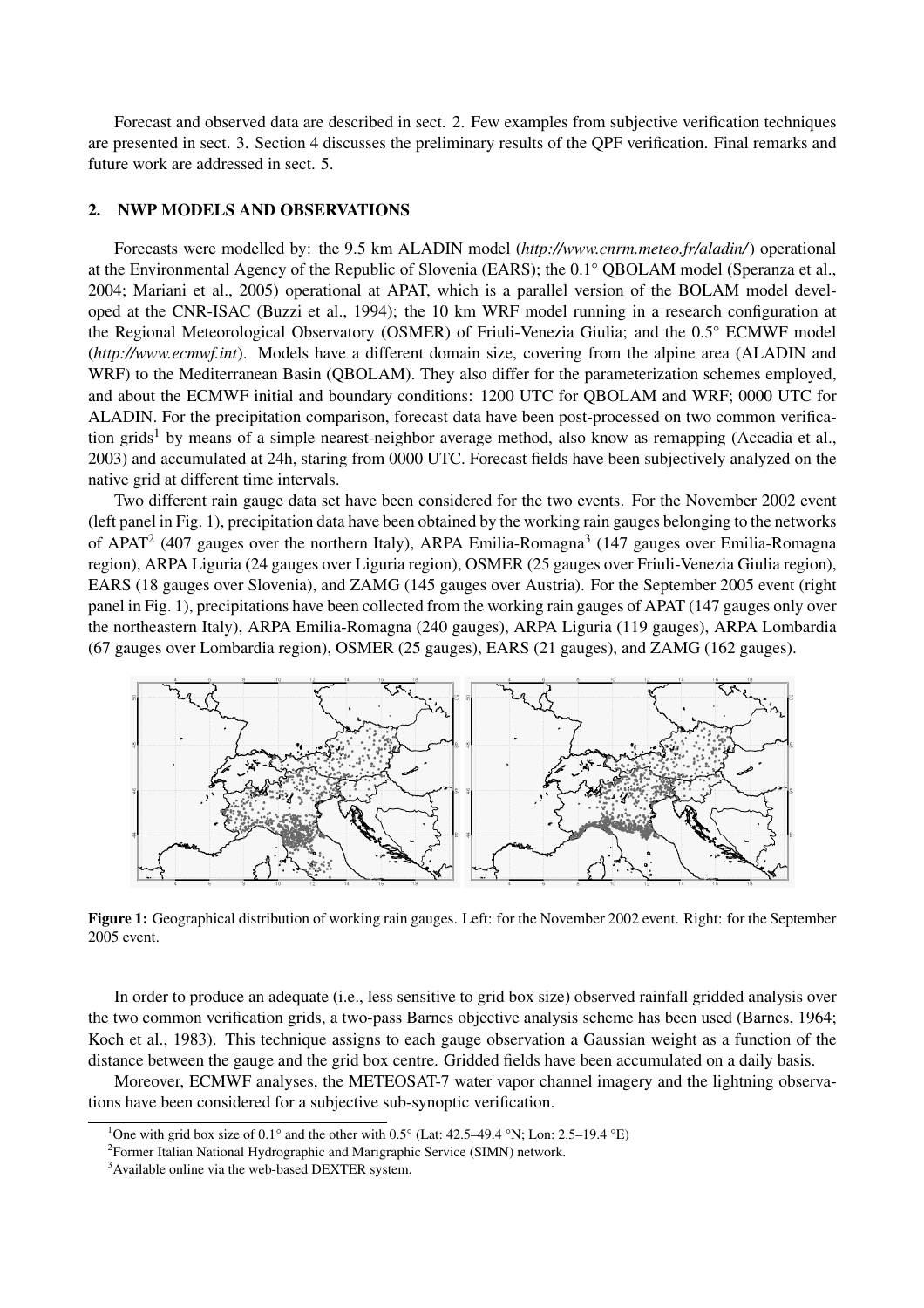## 3. SUBJECTIVE VERIFICATION

## 3..1 ECMWF forecast quality check

A comparative check of differences between subsequent ECMWF forecasts has been performed on the 2002 event. This can provide some hint about the ability of the global model to represent the involved phenomena. In a similar case subject of a previous study (Casaioli et al., 2006), some indications have been found about the sensitivity of forecast quality on the analysis detail. Up to 17 Nov., 500 hPa GPH relative differences between subsequent forecasts are localized on the trough tip and the south-westerly jet over western Mediterranean (not shown) while, later, they seem to correspond to the localization of the center of the developing cyclone; this is somewhat evident also in the MSLP difference fields (not shown).

# 3..2 Precipitation fields

A comprehensive inspection of forecast and observed daily precipitation fields for the 2002 event, evidences a good forecasting skill for all the models skill during days 16 Nov. and 19 Nov. (when, indeed, large-scale synoptic forcing is prevailing), whereas both on day 17 Nov. (when the Mediterranean cyclone is developing) and on 18 Nov. (when it is passing over the Alpine space) the LAMs' predicted patterns markedly differ among them and with the observations. For instance, on day 18 Nov. a strong rainfall peak on the eastern Alps is caught by all the models, but a meridional rain belt is predicted by each LAM at a different longitude. Looking also at the MSLP forecast pattern, this seems to be connected to the different cyclone evolutions predicted by the models. Despite the absence of observations on the Adriatic sea (where is located the band in WRF forecast), it is possible to assess that the ALADIN forecast is the more realistic one. This is possibly associated with the fact that this model's run is initialized 12h later than the other.

## 3..3 Satellite water vapor comparison

A more advanced subjective technique has been also employed in order to verify the forecast dynamics sub-synoptic details. Indeed, the METEOSAT-7 WV channel image is qualitatively comparable (in cloud-free areas) with the temperature pattern over the 75 mg/kg specific humidity iso-surface (reckoned from above). Thus, it is possible to verify forecast dynamical features, monitoring the cyclone evolution. For instance, Fig. 2 evidences that QBOLAM "misses" the secondary structures of the cyclone, as the vorticity centre pointed by an arrow in the left panel of Fig. 2, which is associated with strong convection occurred 24h earlier along the Algerian coast (not shown). This may eventually result in an overestimate by QBOLAM of the cyclone minimum depth.



Figure 2: Left: QBOLAM forecast at 0000 UTC 19 Nov. 2002 , initialized at 1200 UTC 17 Nov 2002. 500 hPa GPH is indicated with solid line, whilst MSLP is indicated with dashed line. Right: METEOSAT-7 WV image at 0000 UTC 19 Nov. 2002.